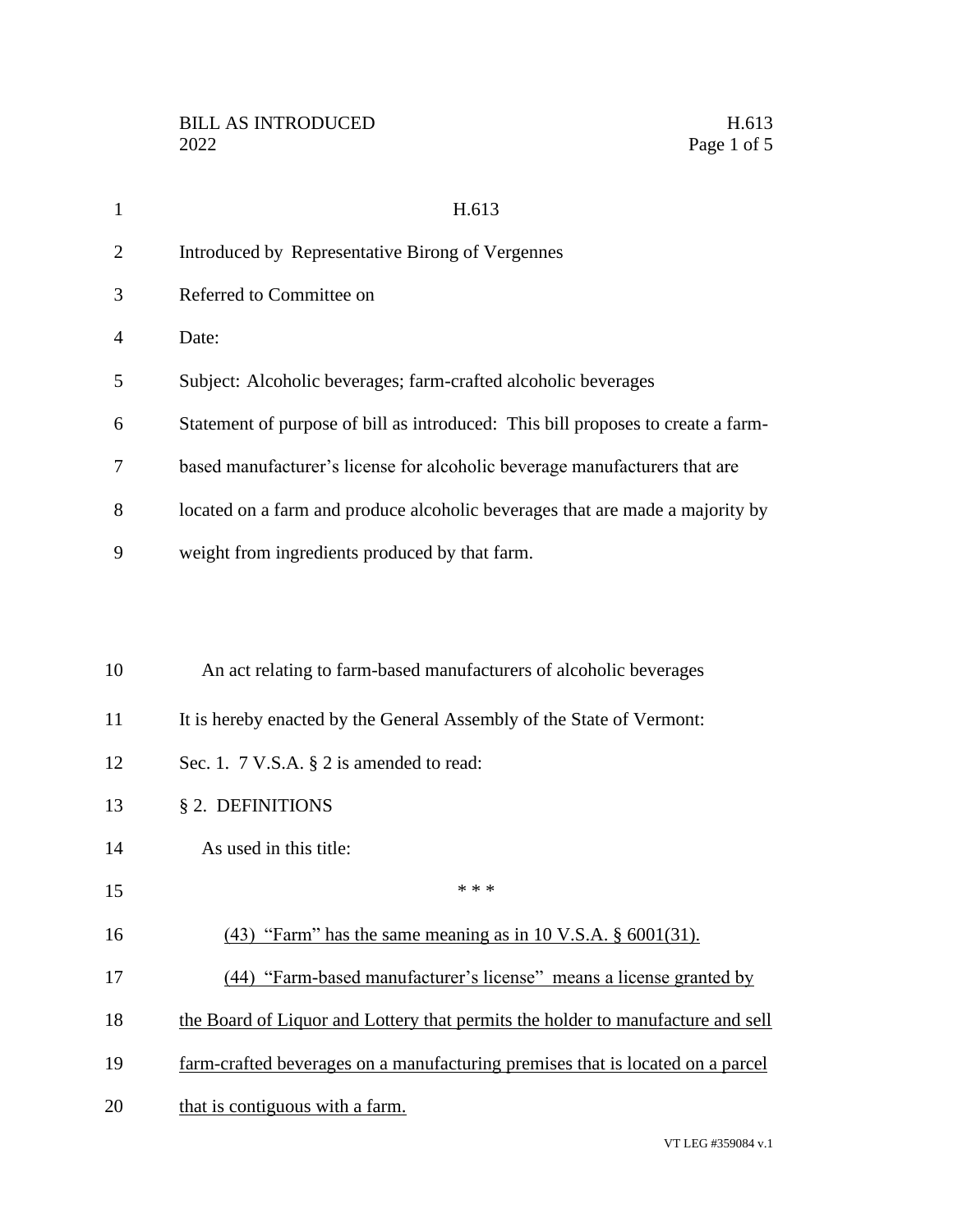| $\mathbf{1}$   | (45) "Farm-crafted beverages" means farm-crafted malt beverages,             |
|----------------|------------------------------------------------------------------------------|
| $\overline{2}$ | farm-crafted vinous beverages, and farm-crafted spirits.                     |
| 3              | (46) "Farm-crafted malt beverages" means a malt beverage that is made        |
| $\overline{4}$ | with not less than 51 percent by weight of all ingredients, excluding water, |
| 5              | produced by a farm that is contiguous with the farm-based manufacturer's     |
| 6              | licensed premises.                                                           |
| 7              | (47) "Farm-crafted vinous beverages" means a vinous beverage that is         |
| 8              | fermented a minimum of 51 percent by weight of all ingredients, excluding    |
| 9              | water, produced by a farm that is contiguous with the farm-based             |
| 10             | manufacturer's licensed premises.                                            |
| 11             | (48) "Farm-crafted spirits" means a spirit manufactured a minimum of         |
| 12             | 51 percent by weight of all ingredients, excluding water, produced by a farm |
| 13             | that is contiguous with the farm-based manufacturer's licensed premises.     |
| 14             | Sec. 2. $7$ V.S.A. $\S$ 204 is amended to read:                              |
| 15             | § 204. APPLICATION AND RENEWAL FEES FOR LICENSES AND                         |
| 16             | PERMITS; DISPOSITION OF FEES                                                 |
| 17             | (a) The following fees shall be paid when applying for a new license or      |
| 18             | permit or to renew a license or permit:                                      |
| 19             | * * *                                                                        |
| 20             | (24) For a farm-based manufacturer's license, \$140.00.                      |
| 21             | * * *                                                                        |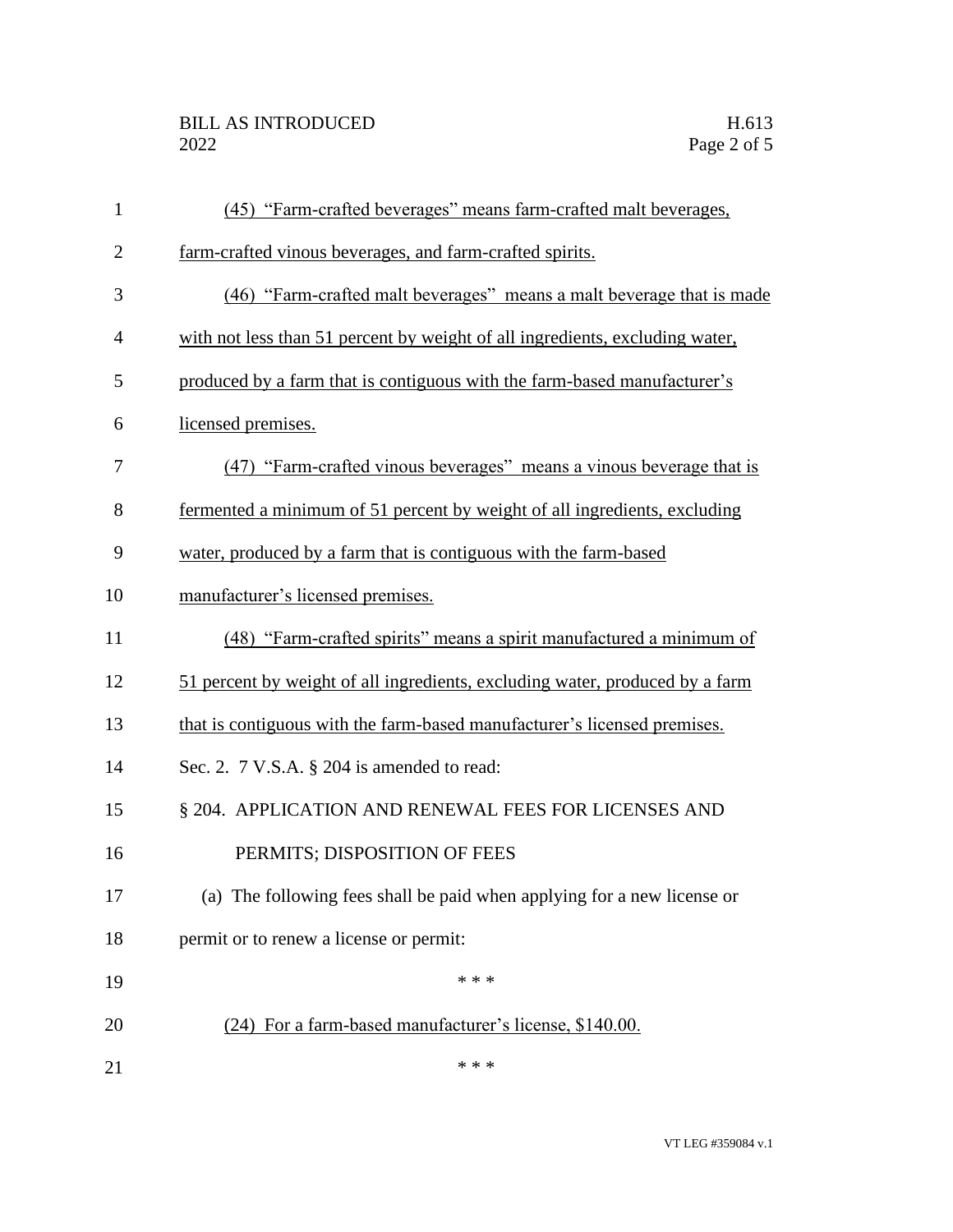| $\mathbf{1}$   | Sec. 3. $7$ V.S.A. $\S$ 227 is amended to read:                                     |
|----------------|-------------------------------------------------------------------------------------|
| $\overline{2}$ | § 227. OUTSIDE CONSUMPTION PERMITS; FIRST-, THIRD-, AND                             |
| 3              | FOURTH-CLASS LICENSES                                                               |
| 4              | Pursuant to the rules of the Board of Liquor and Lottery, the Division of           |
| 5              | Liquor Control may grant an outside consumption permit to the holder of a           |
| 6              | first-class, first- and third-class, or fourth-class, or farm-based manufacturer's  |
| 7              | license for all or part of the outside premises of the license holder if the permit |
| 8              | is approved by the local control commissioners and the Board.                       |
| 9              | Sec. 4. 7 V.S.A. § 271a is added to read:                                           |
| 10             | § 271a. FARM-BASED MANUFACTURER'S LICENSE                                           |
| 11             | (a) The Board of Liquor and Lottery may grant a farm-based                          |
| 12             | manufacturer's license upon application and the fee provided in section 204 of      |
| 13             | this title that permits the license holder to operate a facility that manufactures: |
| 14             | (1) farm-crafted malt beverages;                                                    |
| 15             | (2) farm-crafted vinous beverages; or                                               |
| 16             | (3) farm-crafted spirits.                                                           |
| 17             | (b) Except as otherwise provided in this section:                                   |
| 18             | (1) farm-crafted spirits and fortified wine may be manufactured for sale            |
| 19             | to the Board of Liquor and Lottery or first-class licensees or for export, or       |
| 20             | both; and                                                                           |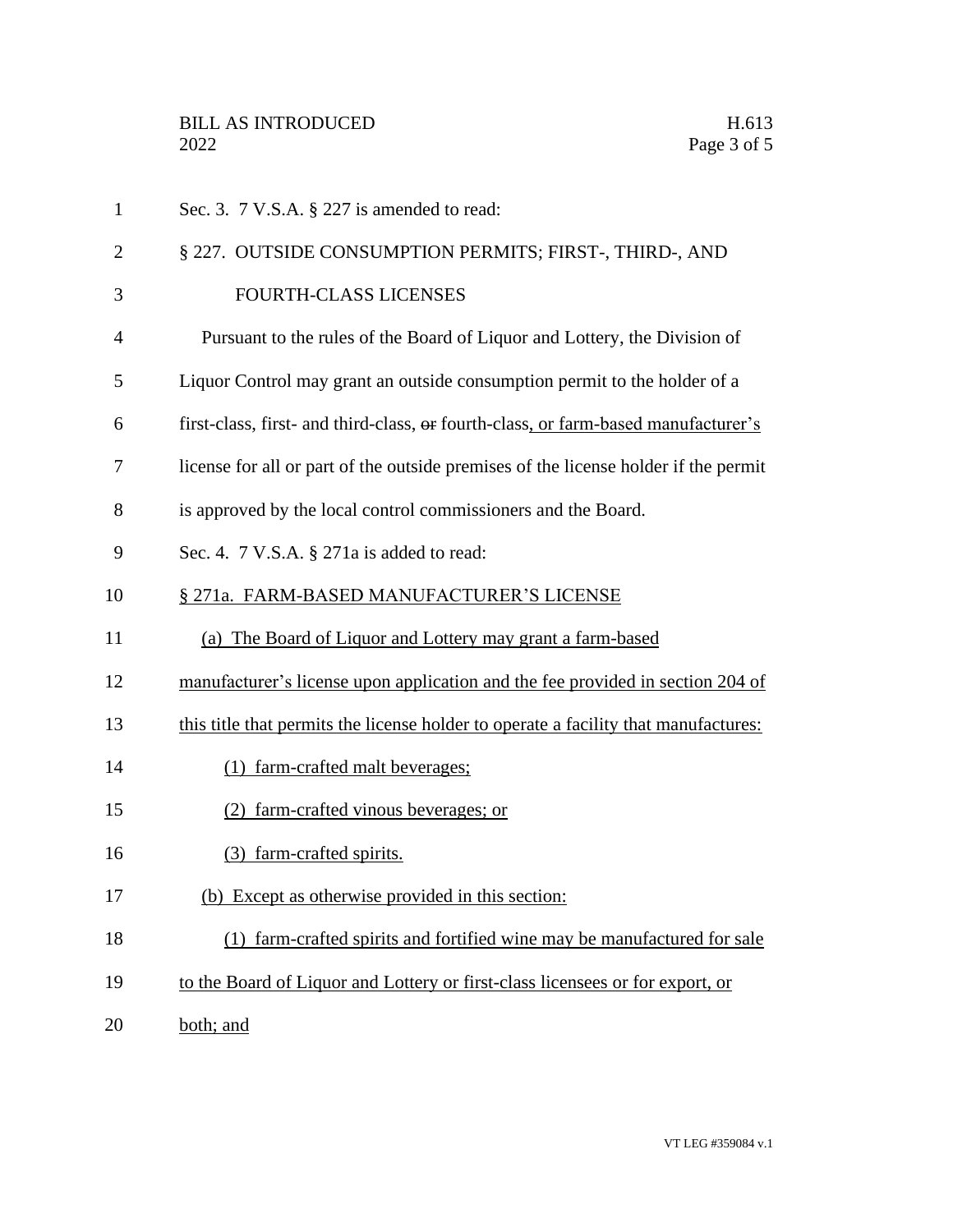| $\mathbf{1}$ | (2) farm-crafted malt beverages and farm-crafted vinous beverages may            |
|--------------|----------------------------------------------------------------------------------|
| $\mathbf{2}$ | be manufactured or rectified for sale to packagers, wholesale dealers, or first- |
| 3            | class licensees or for export, or both.                                          |
| 4            | (c) A licensed farm-based manufacturer of farm-crafted vinous beverages          |
| 5            | or fortified wines may receive from another manufacturer licensed in or          |
| 6            | outside this State bulk shipments of vinous beverages to rectify with the        |
| 7            | licensee's own product, provided that the farm-crafted vinous beverages or       |
| 8            | fortified wines produced by the licensed farm-based manufacturer may contain     |
| 9            | not more than 25 percent imported vinous beverages.                              |
| 10           | (d) A farm-based manufacturer's license permits the holder to sell farm-         |
| 11           | crafted beverages:                                                               |
| 12           | (1) by the glass for consumption on the licensed premises; and                   |
| 13           | (2) in sealed containers for consumption off the premises.                       |
| 14           | (e) Rules applicable to second-class licenses and pertaining to financial        |
| 15           | responsibility, age of employees, the selling and furnishing to apparently       |
| 16           | intoxicated persons, and leases of businesses shall all apply to farm-based      |
| 17           | manufacturers.                                                                   |
| 18           | (f) A licensed farm-based manufacturer of farm-crafted malt beverages or         |
| 19           | farm-crafted vinous beverages may be granted an in-state consumer shipping       |
| 20           | license pursuant to section 277 of this title.                                   |